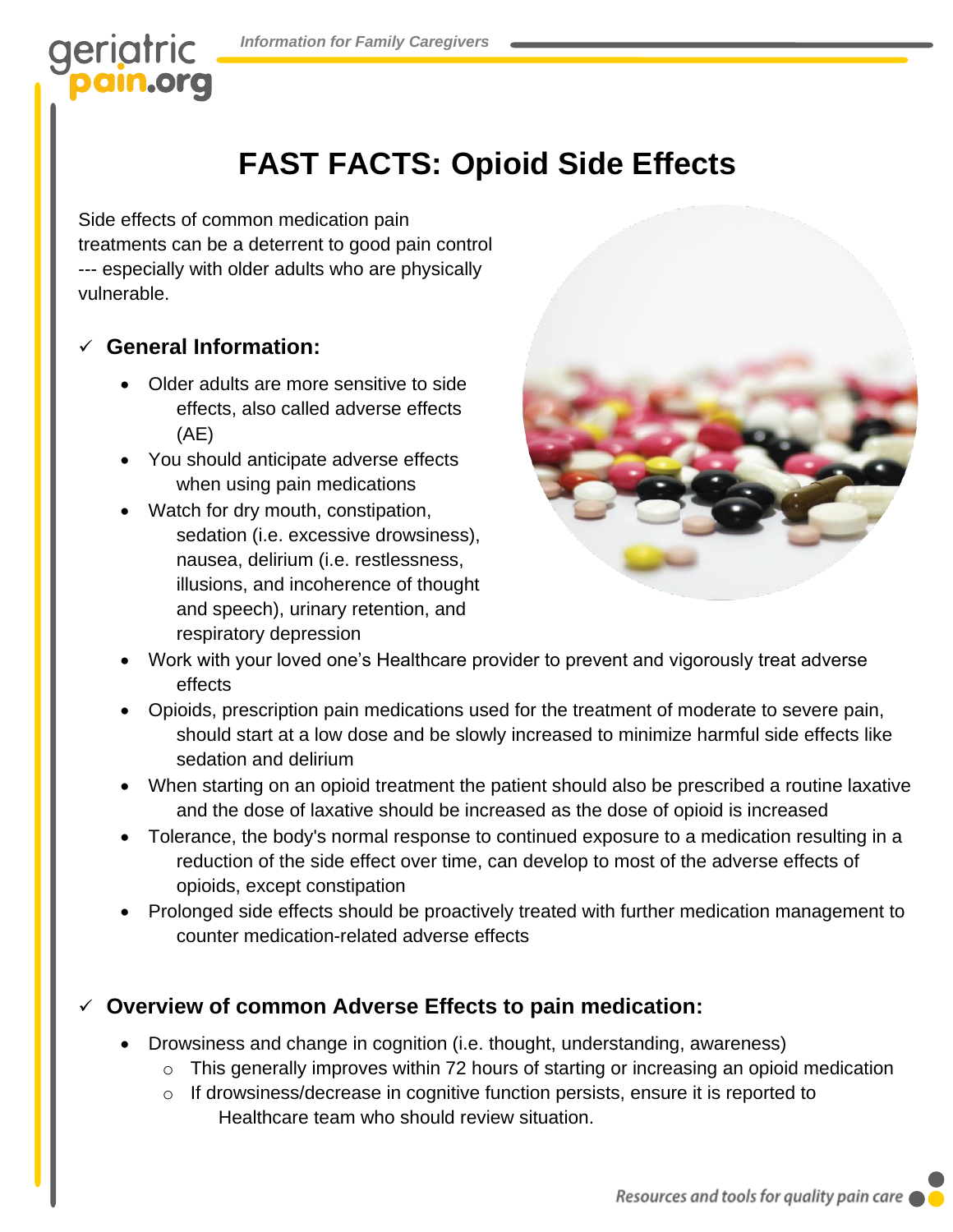# geriatric

- Respiratory Depression
	- o Common fear, but actually very rare when opioids are used for routine persistent pain. Note changes in respirations at end of life are to be anticipated.
- Delirium
	- o Report to Healthcare provider to determine cause – physical issue vs drug effect
- Nausea
	- o This generally resolves within 72 hours of initiating new pain medication
	- o Non-pharmacological treatments include:
		- Lie down
		- **Take medication with food**
		- Increase circulating air
		- Place a cool towel on head/neck
		- Don't eat foods at extreme temperatures
		- Avoid spices in foods
		- Avoid strong odors
	- $\circ$  If you are constipated report this to your healthcare provider
- **Constipation** 
	- o Your healthcare provider should prescribe medication to combat constipation along with opioid pain medications
	- Take medications for constipation as prescribed
	- o If constipation persists, report to your healthcare provider, who will increase dose as needed
- Involuntary muscle twitching (Called: Myoclonus)
	- o Can occur with high-doses opioid therapy
	- o Report to your healthcare provider
- Itching (Called: Pruritus)
	- o Can occur with high-does opioid therapy
	- $\circ$  This is most common with morphine but can occur with other opioids. For most people, itching is a side effect, not an allergy- discuss with your healthcare provider
	- o Report to your healthcare provider
	- o Antihistamines are a common medication used for itching
	- o You may also benefit from cool compresses and/or moisturizers to sooth the itching